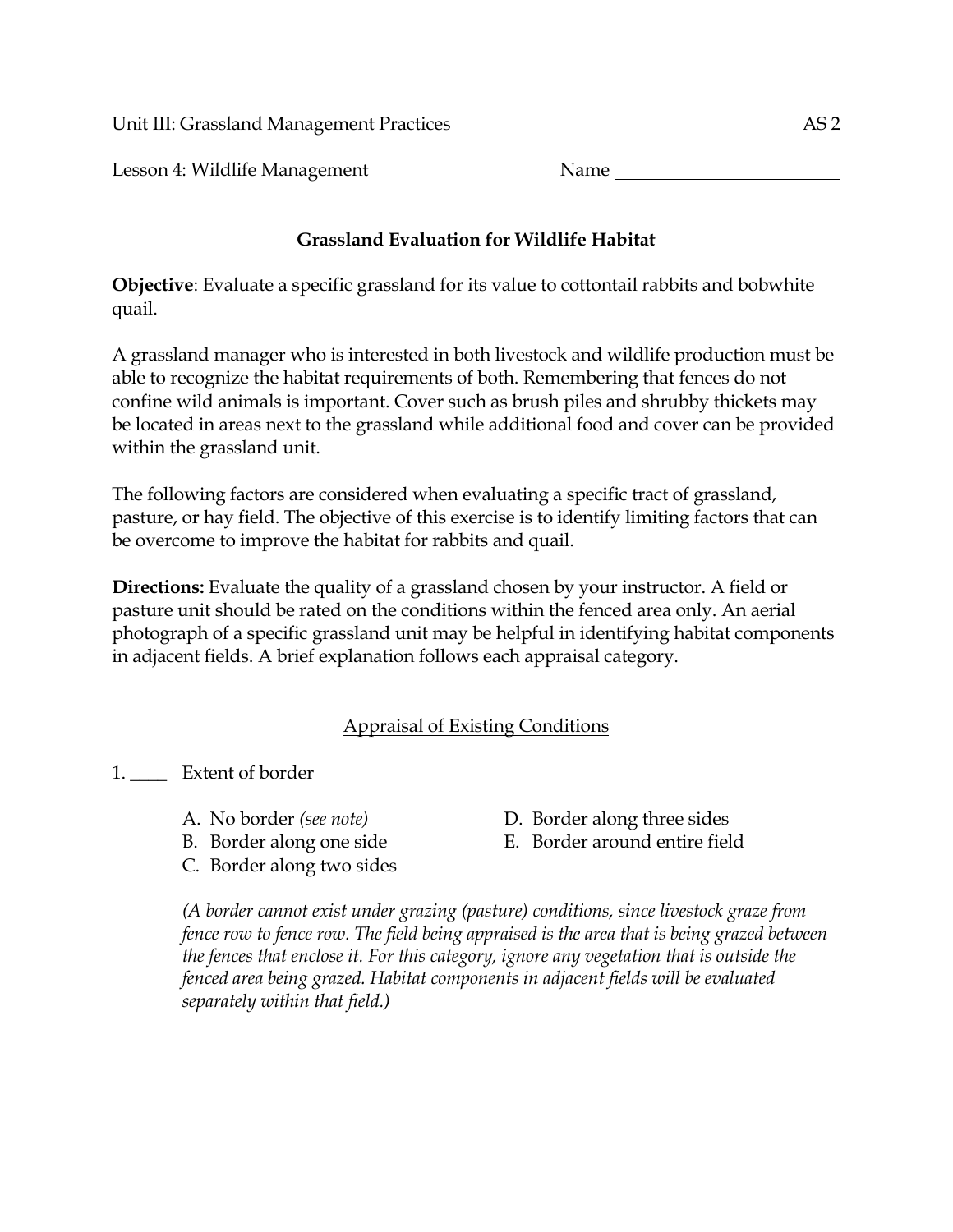- 2. \_\_\_\_ Percent of field covered by winter or escape cover
	- A. No cover is present *(The field is lacking any usable thickets, blackberry patches, or dense brushy cover.)*
	- B. One to 10% of the field has winter/escape cover *(This amount of cover is considered marginal and is valuable to wildlife only if livestock have not trampled and grazed through it. Look into the thicket to see if a rabbit could escape from its predators or if they could pass through it easily.)*
	- C. Field is less than 10 acres in size *(Choose this category only if the fence rows consist of very dense escape cover as described in "B" above. If not, select "A," since this field would be of little value to wildlife for escape cover.)*
- 3. \_\_\_\_ Percent canopy coverage of shrubs and herbaceous vegetation 6 to 18 inches tall
	- A. Less than 25% coverage
	- B. 26% to 75% coverage
	- C. More than 76% coverage
- 4. \_\_\_\_ Grazing pressure
	- A. Heavy
		- *(The stocking rate is heavy, leaving forage that is less than 3 inches in height.)*
	- B. Moderate *(The forage is 3 to 8 inches in height.)*
	- C. Light *(The stocking rate is light, leaving tall forage on the unit.)*
	- D. Rotational *(Paddocks or grazing cells have been established to allow the rotation of livestock.)*
- 5. \_\_\_\_ Percent of ground covered or shaded by legumes
	- A. 5% or less
	- B. 6% to 50%
	- C. 51% or more
- 6. \_\_\_\_ Plant composition
	- A. Tall fescue *(more than 90%)*
	- B. Mixed cool-season grass *(10% or less legumes)*
	- C. Cool-season grass dominant *(10% to 25% legumes)*
	- D. Cool-season grass and legumes *(26% to 60% legumes)*
	- E. Legumes dominant *(75% or more legumes)*
	- F. Warm-season grasses dominant *(25% or less other species)*